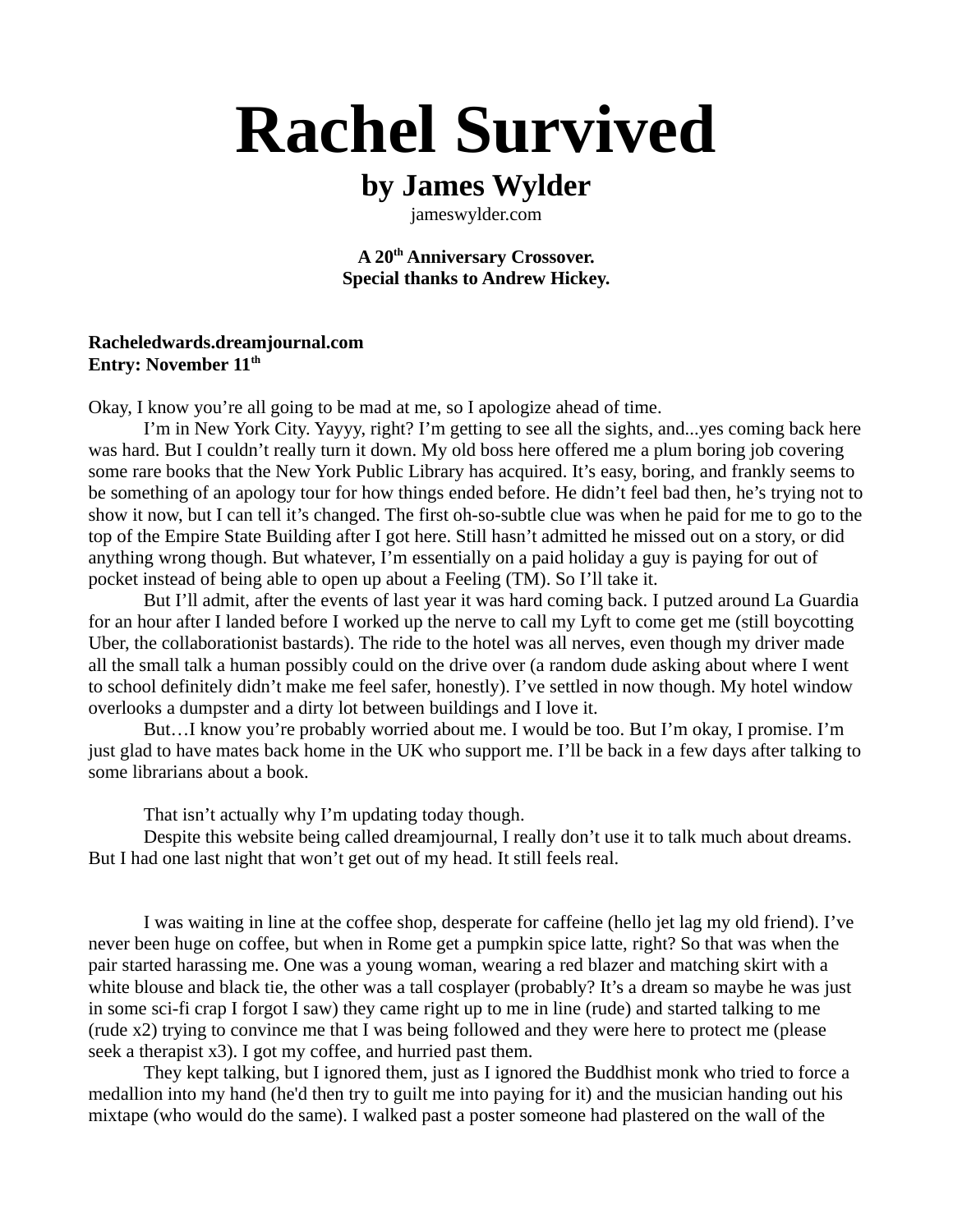President, and tried to ignore that too.

That was when I noticed the cat.

It was a grey kitty, wearing a white collar with a rainbow sprinkles pattern on it. It was following me, or at least it looked like it was following me. I said a few extremely cutesy things to the cat, which ignored me in return. After I turned a corner, and had gone down half the block, I knelt down to see if I could make it come up to me. It rubbed its face against my glove, which was cute, but then it backed up. First it meowed loudly, then it hissed.

"What's got you bothered?"

That was when I felt the hand go over my mouth.

I dropped my coffee in shock, and felt my right foot get hot and wet.

I did my best to look around, and saw the street had basically emptied out. Perfect. Naturally, I was terrified.

"Rachel Edwards?" they said, "Nod or shake your head. Be honest."

I felt compelled to honesty by their tone, and I nodded.

"Good, you're going to take me to the Book of Books," keeping their hands on me, they turned me around to face them. They were wearing a cartoonishly intense black robe, flared gently at the boots like a bell, and every edge rimmed in patterned blue. I couldn't see their face aside from the mouth since they'd pulled the pointed-cowl hood down low. A shining orb floated next to their head, I supposed some sort of drone even though it wasn't buzzing. It looked like it was made of crystal.

They began to speak, but I yelled in their face and kicked them in the shins. As their hand broke free, I grabbed my keychain pepper spray and let it off in their face. Then I ran.

And here's the part where it becomes really obviously dream-y.

Their hand grabbed my shoulder, but I was still running, and they still held on. I looked back, and their arm was stretching out. Like, full on Stretch-Armstrong, Mr. Fantastic.

That was when the woman and the cosplayer came back into my dream.

The cosplayer rammed the stretched arm, legs pumping like pistons, and I heard a crack. The arm reeled back in like one of those retractable ID holders as the cloaked person cried out. They turned their head left, eyes filling with surprise. Mine did too. There was the woman again, holding a crystal disk the size of her palm. She slapped it on the creepy-cloak person, and they let out a loud sigh before they were enveloped in a circular white light and vanished.

"Hi again," the cosplayer said, "You alright?"

I ran again.

I tripped, and everything went black.

"Ugh, this is why you should never meet your favorite characters,' I heard the woman say.

Then I woke up in my bed.

What the hell, right?

# **News Report: ViralNoiseNews, November 12th**

You think you love donuts? Check out this crazy criminal! Late last night a hungry ninja seemed to break into a New York coffee shop, and security cams caught it all on video! (The article continues for several more paragraphs, featuring every single second of the video written out in prose, with large gifs between each chunk showing people making over the top reactions of shock, doing backflips, or stuffing too many donuts in their mouth.)

(The actual video is below all of that, and is very short. A small figure climbs down out of an air vent via a rope, grabs a donut box and fills it with donuts, then sticks another one in her mouth. She throws money down on the counter, more than the donuts are worth, and climbs back up the rope.)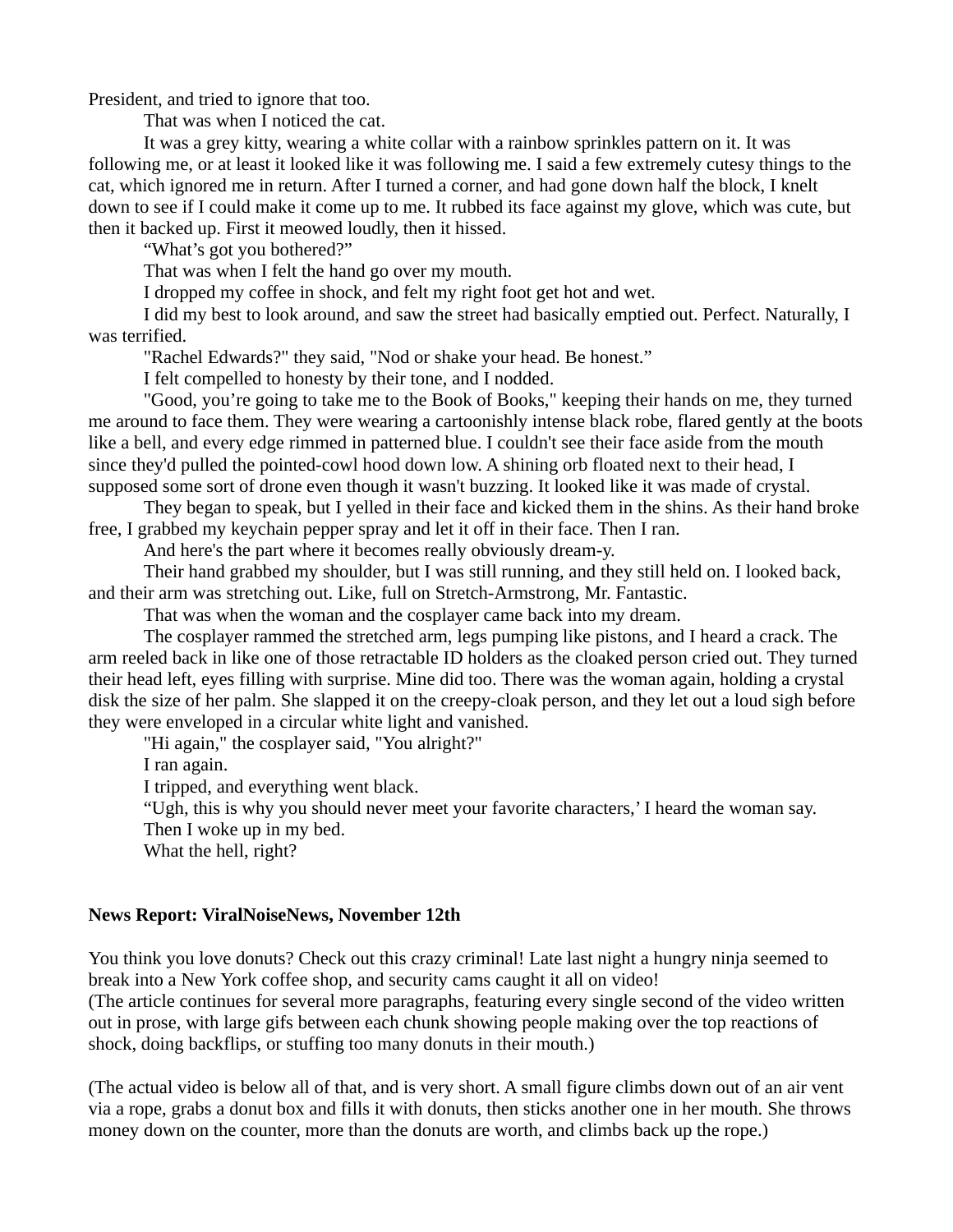# **Racheledwards.dreamjournal.com Entry: November 12th**

Today was the "Big day." The day I got to interview people about these old books. I've set this blog post so only the usual suspects can see it, but here's some of my favorite choice segments from the raw material:

# Me: So what does this discovery mean for readers?

Johannes Englesberg III: (laughs) Well, it means some of the most amazing speculative texts in history will finally be available to the public.

# Me: Speculative?

Johannes: Yes, the texts are old. They date from the 1700's, and their discovery site lines up with accounts of a meteor falling in that area during the time they were buried! The books display printing methods that we thought weren't developed for centuries, and feature predictions about future technology that are breathtaking in their accuracy. I dare say, it might be the first science fiction.

# Me: What are the books about?

Johannes: Aside from one book, which appears to feature many texts condensed within it, and is an outlier, they all seem to follow one great narrative of a war of powerful beings and the humans that interact with it. It's quite fascinating, and I'm excited to study them further.

So, that's the kind of stuff I'm doing. Asking about books. They sound like pretty cool books, I'm intrigued, but like I said: plum job. I'll be excited to come back, even if things back home aren't going much better than here.

# **Racheledwards.dreamjournal.com Entry: November 13th**

Okay faithful readers...I'm not sure if you're even reading this post. I'm putting it on private for now. I'm not sure if I'll ever make it public. I'm still not sure its real. But I'm sitting here, and looking at the evidence right in front of me. So I'm writing this out. I'm not sure what else I can say.

I was walking to the library from my hotel, hands in my pockets, nose dipped into my scarf. They say that the summers in New York are why people live there and the winters are why everyone doesn't, and I was beginning to understand that. Nice fine holiday, I thought, as the wind ripped through me.

I shouldn't joke. The next part isn't funny. A lot of it isn't funny. Its terrifying, and I want all of you to read it, I want to scream about this and knock things off tables dramatically (I'd go pick all of them up afterwards, sure but…) and I just can't make light of this. Because if you read this, you wouldn't believe it.

So, remember my dream? It wasn't a dream. And my confirmation of that started when I was mugged for the second time this week.

I was walking by an abandoned shopfront, the windows obscured by cardboard lining them on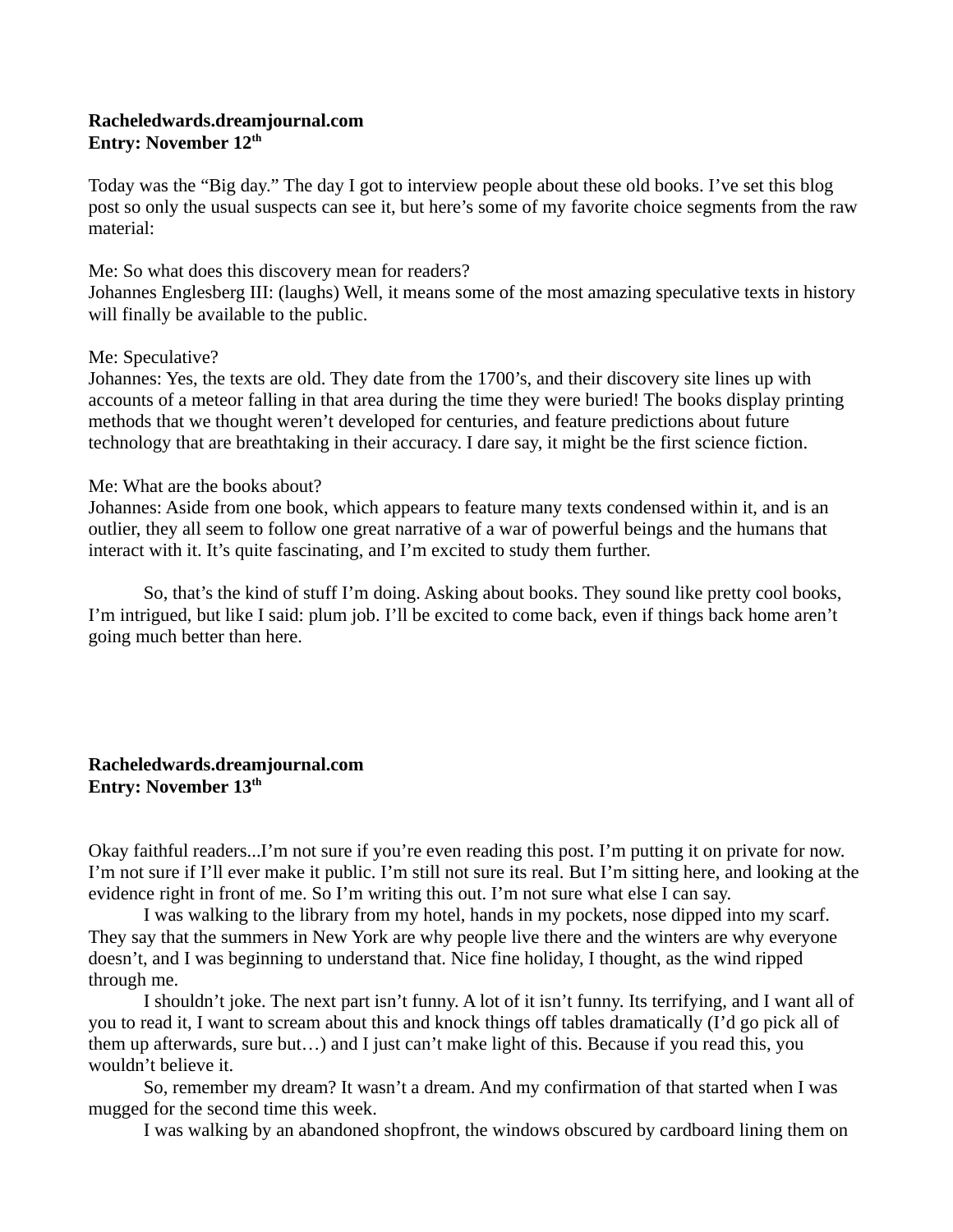the inside. The door opened, and a hand reached out in front of my face.

It wasn't a normal hand.

It was dripping neon.

Blue ooze seeped from the cuticles as it pawed at me, leaving a slick smear as it fumbled to cover my mouth while I tried to whip my head away and yell. I lost, and it clamped down over my mouth. Other hands reached around me, and I was pulled, alone and terrified, inside the dark building. I thought of last year, and assumed that it was the killer from the campaign. I shouldn't have come back. My heart was tearing up my chest. It happened faster than I could blink and yet I can still distinctly remember the foul taste of the ooze, the way the hands stank like a chemical spill, and the knowledge that this really was the end and I'd never see home again. I'd die in an abandoned shop an ocean away.

"Keep calm dearie," someone said, through a mouthful of goo, "You're in safe hands with the Strid. We're actually from the neighborhood, if you know what I mean."

"She doesn't know what you mean," a different voice said, equally garbled.

I began to struggle, but fell still when I heard the voices in the ceiling. The Strid looked up.

"You're crowding me!" One said.

"I'm large!" The other replied.

"This feels kind of shaky," the first voice continued.

Suddenly, in a stunningly accurate recreation of all the promises made by the prats who came up with Brexit, the ceiling cracked, ("Oh," said the ceiling) then utterly collapsed. Mixed in with the debris fell the two weird strangers who had rescued me in my dream. They landed, without a shred of grace, into a mess of boxes and rubbish. The arm of the woman from the day before popped up, rasing up a single finger.

"In the name of Dawn, I command you to let her go!" she said from under the rubble.

The two goo-faced folks (Strid?) both looked at each other, and began a slow uncertain laugh. That was when the cosplayer from the day before burst from the rubble. He ran like an Olympic sprinter (Not that I support the Olympics but it's a good analogy) and before the pair of Strid could get their bearings, he'd rammed into one with his shoulder (bones cracked, they flew and hit the wall) and grabbed the other one's arm with a firm grip. He tugged, and ripped them away from me, sending them sprawling onto the floor.

"Are you okay?" he asked.

I began to nod, but the two Strid rose from the floor. From how they were hit, it seemed like they should have been dead.

Should have.

From the rubble, the woman rose fully, dusting herself off.

"Are you aware that Archimedes here is a cyborg with built in weaponry capable of turning both of your pitiful forms to...well I'd say goo but that would be a bit redundant wouldn't it?"

One of the Strid, their finger dripping blue ooze as they pointed at her, replied, "You have no right to the Book, outsider."

"Look," Arch cut in, "we both legitimately don't like hurting people. But we will."

The Strid looked at each other, and then, nodding in unison, backed towards the door.

I was expecting them to say something like, "This isn't over, earthling!" but instead one of them just flicked Arch off.

I certainly appreciated the assist, but I still had the urge to flee or fight.

"Okay, you're probably scared, or pissed off, or confused, or all of the above, but we're here to help. This is my friend Graelyn Scythes, she's in charge of our team. We work for a group called Dawn, and we've been sent to protect you. My name is Archimedes Von Ahnerabe."

"Are...what the hell was wrong with those people?"

Graelyn walked over, picking her glasses up off the floor (surprisingly uncracked) and took up a prim and composed pose, despite still having plaster dust in her black hair.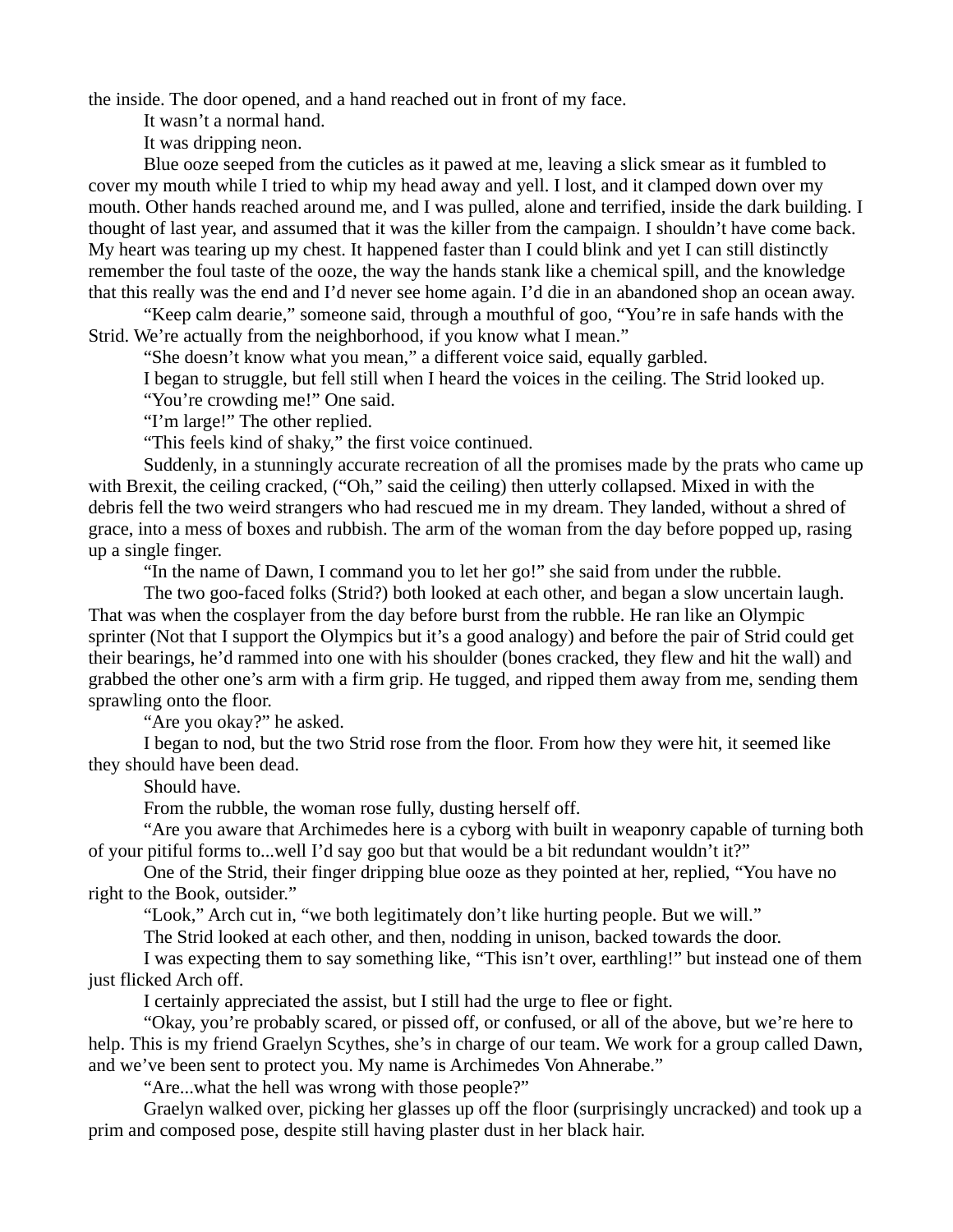"Follow us, we're going to take you somewhere safe where we can talk and answer your questions. Then we'll make sure we get back to your hotel tonight." She started walking, as though the debate was over and we'd all agreed to this.

I stared dumbfounded.

"Well come on then!"

"No, really, what was wrong with them?"

Graelyn exhaled, pushed her glasses up to touch her face with one finger, and put on a smile that I could tell was fake from across a dark room while I was still in shock.

"You're in danger. People are coming for you, only they aren't people. Arch and I come from the future, and those blue oozie folk, the Strid, they're aliens. Surprise! Your government has been lying to you about that and aliens are real. Also yesterday wasn't a dream, I love your blog, and seriously we should get moving before backup arrives."

"Okay, yeah, sure."

I went with it for the moment. Why not, I suppose? The moments were passing like a blur. We hustled down the street, trying to look Incredibly Normal (TM) so probably the exact opposite of that, but no one bothered us on the way over to where they took me.

"I don't believe any of this," I said defensively.

"Did the two kidnapping attempts not convince you?" Graelyn said with more than a hint of snark (rudex4).

"I should just get on a plane and go home. The USA is a madhouse—USians are a madhouse." "USian? Did people actually say that?' Graelyn asked Arch.

Arch shrugged, "I'm really not the person to ask you know."

Graelyn held up her index finger, and then moved it down, "You--absolutely have a point." She looked at me, "Oh, he was raised on a spacestation in the middle of nowhere where they lied to all the inhabitants and told them that the world outside didn't exist. Also he's a cyborg."

Arch rapped a knuckle against his metallic head, "Long story,"

"Right," I said.

We reached the door of a theatre, announcing it was setting up for some show based on some corporate property to premiere in the future. We reached a side door, which was of course locked. Arch's finger opened up, and little...thingies came out and slipped into the lock. In a second, it clicked, and he barged in.

"We'll be safe in here, this theatre is in between productions," he said, shutting the door. They ushered me to a seat in the front row, where they'd left some popcorn, a box of donuts, a bottle of water and a latte.

Graelyn hopped up on the stage, and held her hands up.

"We know you have a lot of questions, so we're going to try to clear up everything we can. We actually put together a presentation just for this occasion. So that's exciting right?"

"Okay, how do you know who I am?"

Graelyn thought a moment.

"Wait, just...look at this okay?" Graelyn ran off stage, and came back holding up a book, "See, where I come from, you're a work of fiction. Well, that's not true, you actually did exist in my universe a few hundred years ago, but this story didn't happen to you. You at one point heard there was a book about a journalist with your name but according to historical records you just laughed it off. I read your book over and over growing up!" she flopped the paperback in my face a few times, till she finally stopped and I could read the cover.

"Who the heck is Andrew Hickey?"

Graelyn frowned, "Oh come on. He's really good. He wrote that book about the Monkeys." "I'm not familiar."

She sighed, "Not appreciated in his own time. Anyways, Arch and I used this novel about you in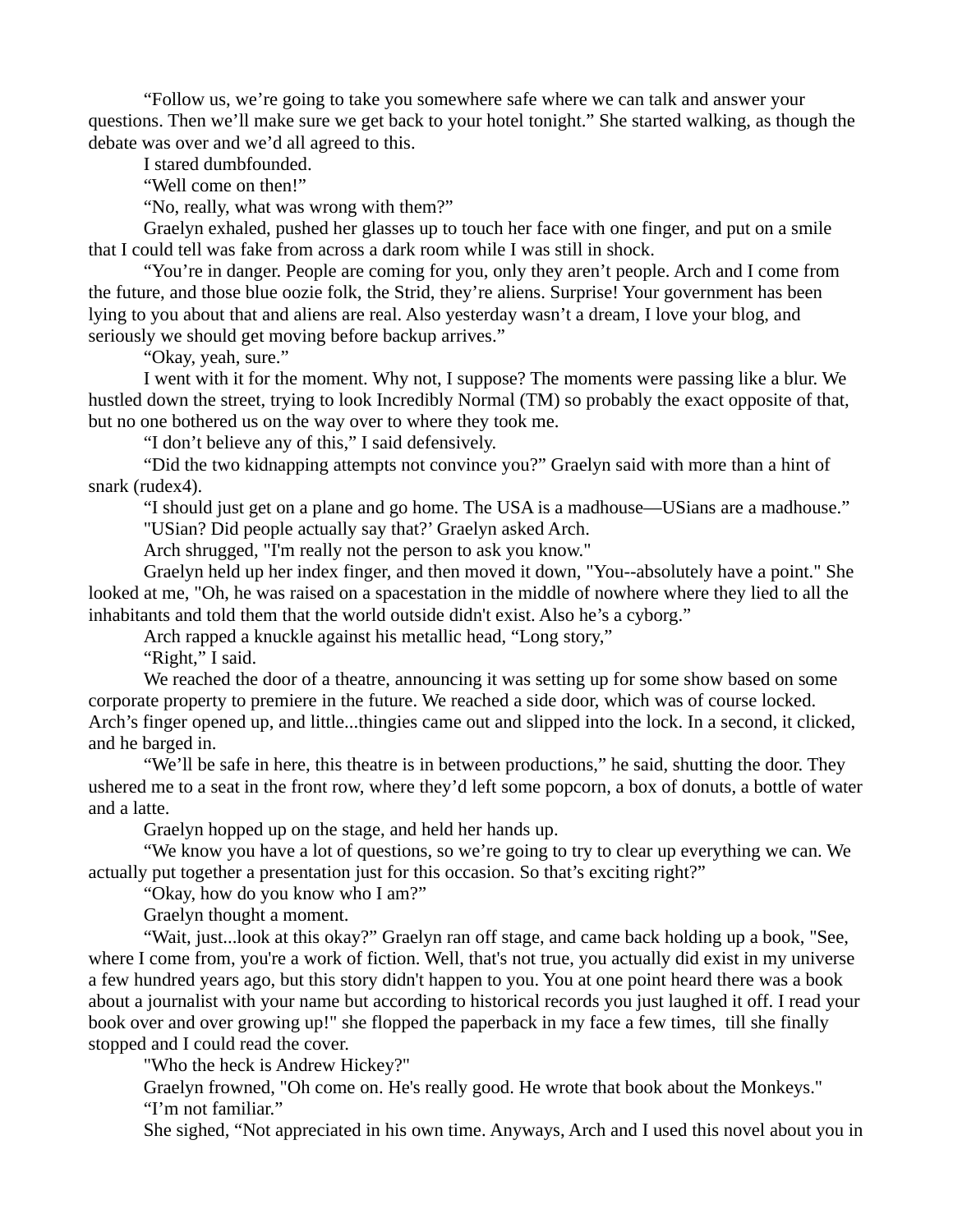order to find you."

"We bought it from [Obverse books,](http://obversebooks.co.uk/product-category/factionparadox/)" Arch added.

"And we did find you! Which is lucky, because you're at the center of a big problem. Those books you're doing the story about? They're not from this universe. And neither are we."

There was a long silence. I calculated the fastest route between me and the door, (dash across the aisle, hop over the queue, make a right) just in case.

"After all that crazy stuff last year, I mean, the Pr-"

"Just look in the book, it's all in there."

I took the book from her, and began reading.

My dreamjournal entries were in there, along with…some other weird stuff. Some of it I saw the connection to (again, rather not think about that), but some was...really egregiously random. At least at first. It seemed like there was some connection between things, but I was only skimming it. I wasn't sure what I believed. The book was probably some elaborate fake. This whole thing was.

But it was my life as a book. Someone had written it.

I sat there reading it for quite a bit of time. Graelyn left at one point and got something for us to eat, and I sat there and read. And read.

If this was a hoax it was...detailed. I closed the book.

"We come from another reality," Graelyn said, spreading her arms out dramatically, "In our reality, the last election you had turned out differently. The former United States of America--"

"Don't say former, it weirds people out," Arch cut in.

"Yes, sorry, the still very present and existing United States of America. And there are lots of other little differences which all lead to us growing up in a very different future from the one your world leads to. Not that, you know, you'd know that."

I shook my head, "The heck?"

 Graelyn sighed, "Look, you just saw a goopy guy right? And before that you saw a robed guy whose arm stretched extra long right? So just take my word that this isn't normal please?"

I threw my hands up, okay.

 "Great. So anyways, Arch and I put together a hologram to try to explain what's going on. None of the people are real, mind you, Arch just put the script into a program and popped the likenesses of some actors you like in there, but it should be okay."

"You've got to be kidding," I whispered.

"I wrote it, so I hope you like it!" Arch said.

So the performance began. I recorded it on my phone and… Its embedded below.

\* \* \* \*

(Transcription inserted)

# **Why We Need This Book a new play by Archimedes Von Ahnerabe.**

 (Stage lights go low. When they go back up, we see a hologram flicker to life. It's the ARBITER OF ETERNITY. It looks like Lin Manuel-Miranda. Also on Stage are a Cabinet, a Chest, and a pile of black cloth.)

Eternity:

 I was old and eternal, my hooks had me bent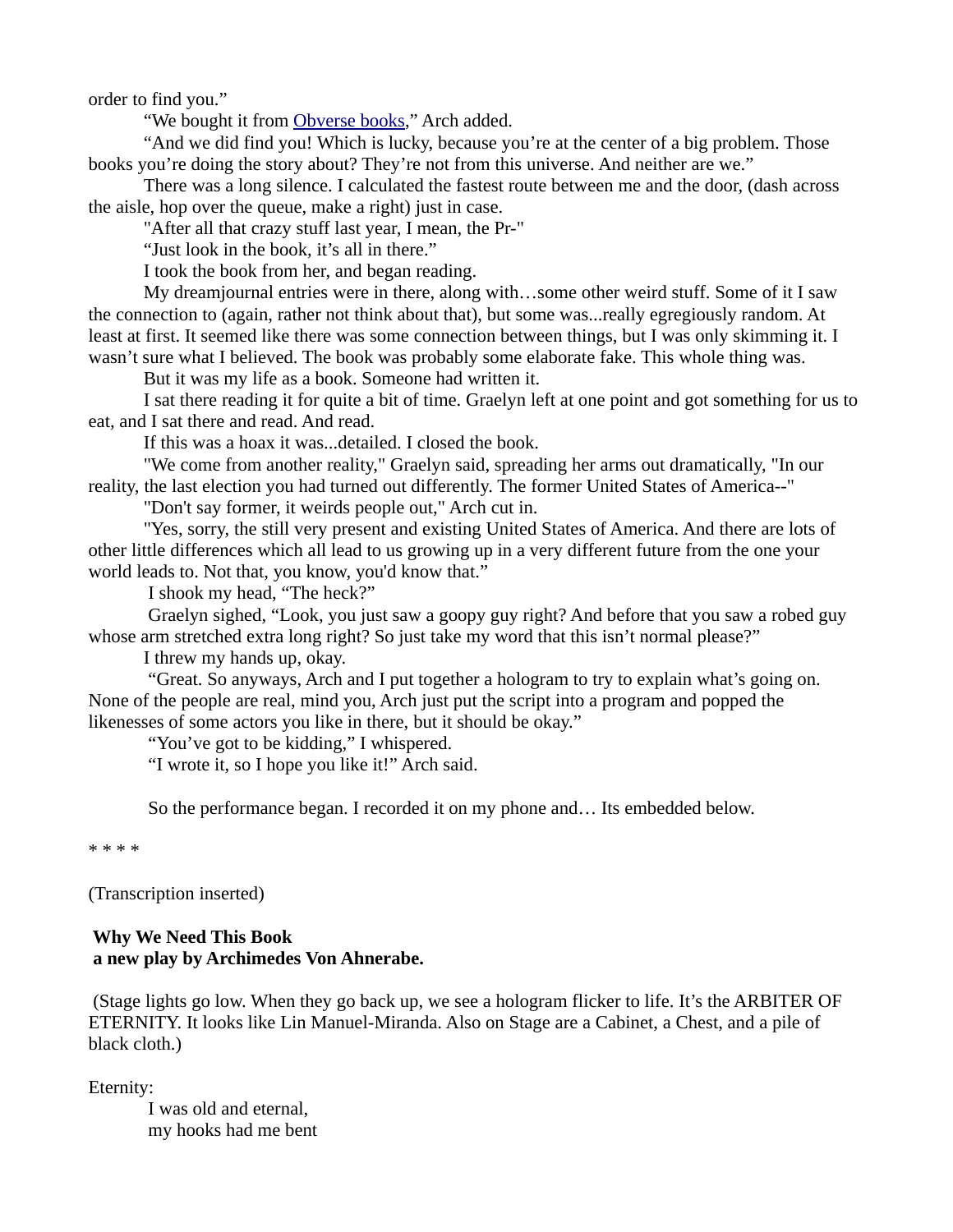trying to run the First and final Firmament Everything was easy I was utterly bored when my girl the Arbiter of Knives came on board.

 (THE ARBITER OF KNIVES enters, she looks like Tracy Thoms. The hologram takes a moment to load, and for a moment she instead looks like Matthew Broderick.)

#### Knives:

Eternity sucks, we've been here forever.

#### Eternity:

 My friend that's the cost of holding things together. 10,000 Dawns, each of them scrappy, And now the Great Assimilation is trying to own the mapping An inter-universal empire? It's never been done. But they're doing their best, those fools have me spun.

#### Knives:

What if there was a way for us to get happy?

Eternity:

You've got a slice, I'll taste the pie.

#### Knives:

 The Arbiter of Knives is ready to try. Think about a book.

#### Eternity:

 You're done that's easy. I've read every single one, even ones a little sleazy. 10,000 Universes, I've read it all.

# Knives:

What if you never ran out?

#### Eternity:

Okay, I'll hear it all.

#### Knives:

Outside of our domain I found another 'verse. A place with a book that's anything but terse You turn every page, it just keeps going. You end one book, another keeps flowing.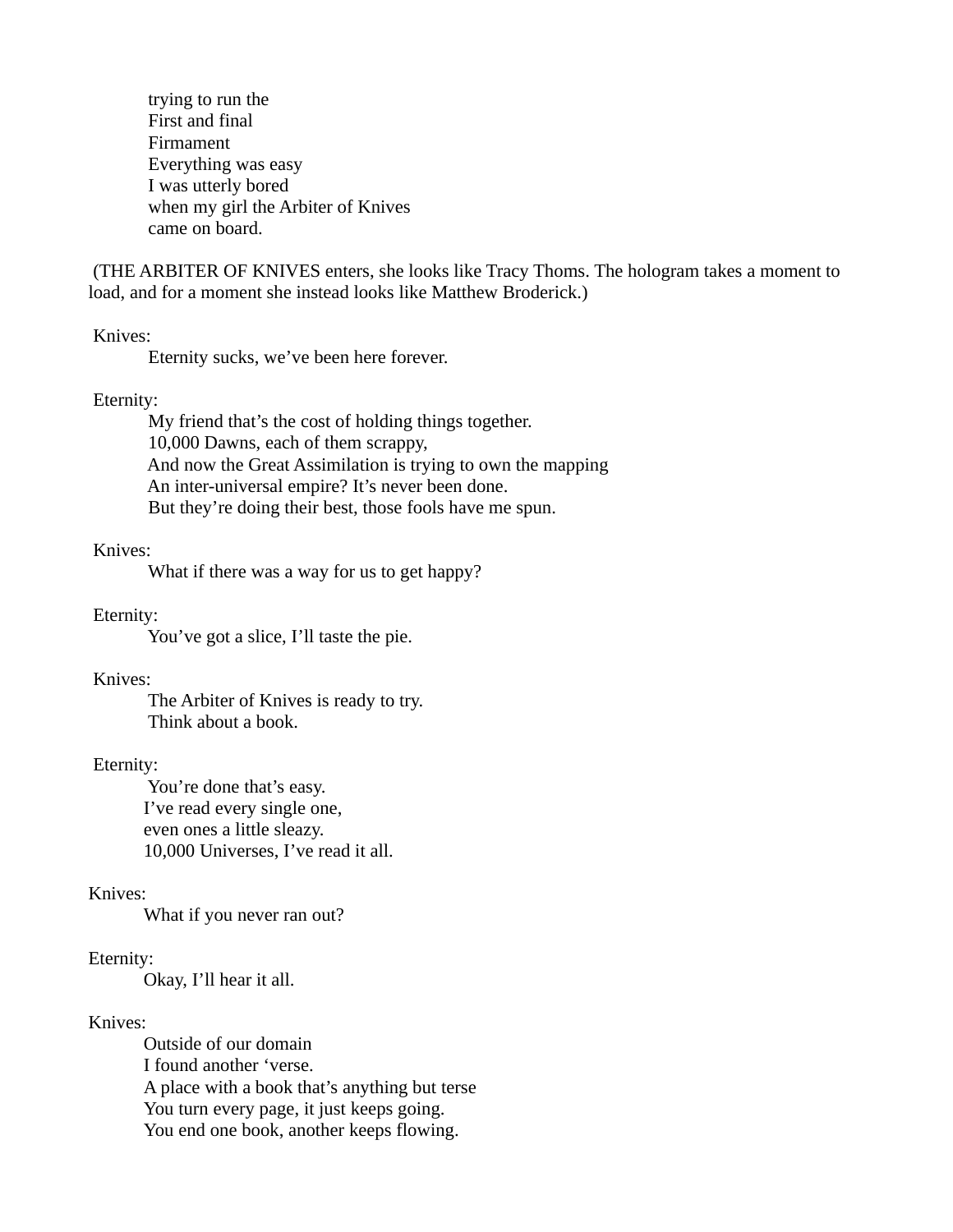# Eternity:

You're saying this book lets you read on forever?

#### Knives:

I'm saying this book is the key for us to weather A trillion more years of keeping things together. How much longer can you sit around bored? Making sure Eternity stays true to your word. Everyone needs a break, even Eternals.

#### Eternity:

I am pretty tired…

#### Knives:

So go get some words!

#### Eternity:

You know as well as I we can't interfere. If you try to cross that line, You're gunna know fear. We're not the only Firmament putting glue on the stars If we interfere with another And they catch us in the act We'll be at war with our equals and Knives: We cannot have that.

# Knives:

I know its a risk, But you gotta let me try! I know a way in, I promise I'll be brisk A man on the inside Who'll just want a dip in the fisc

# Eternity:

You mean…

# Knives:

He'll choose us a person. We'll follow their path. And he'll block their Firmament from kicking our ass

# Eternity:

But only one person? You're cutting it close.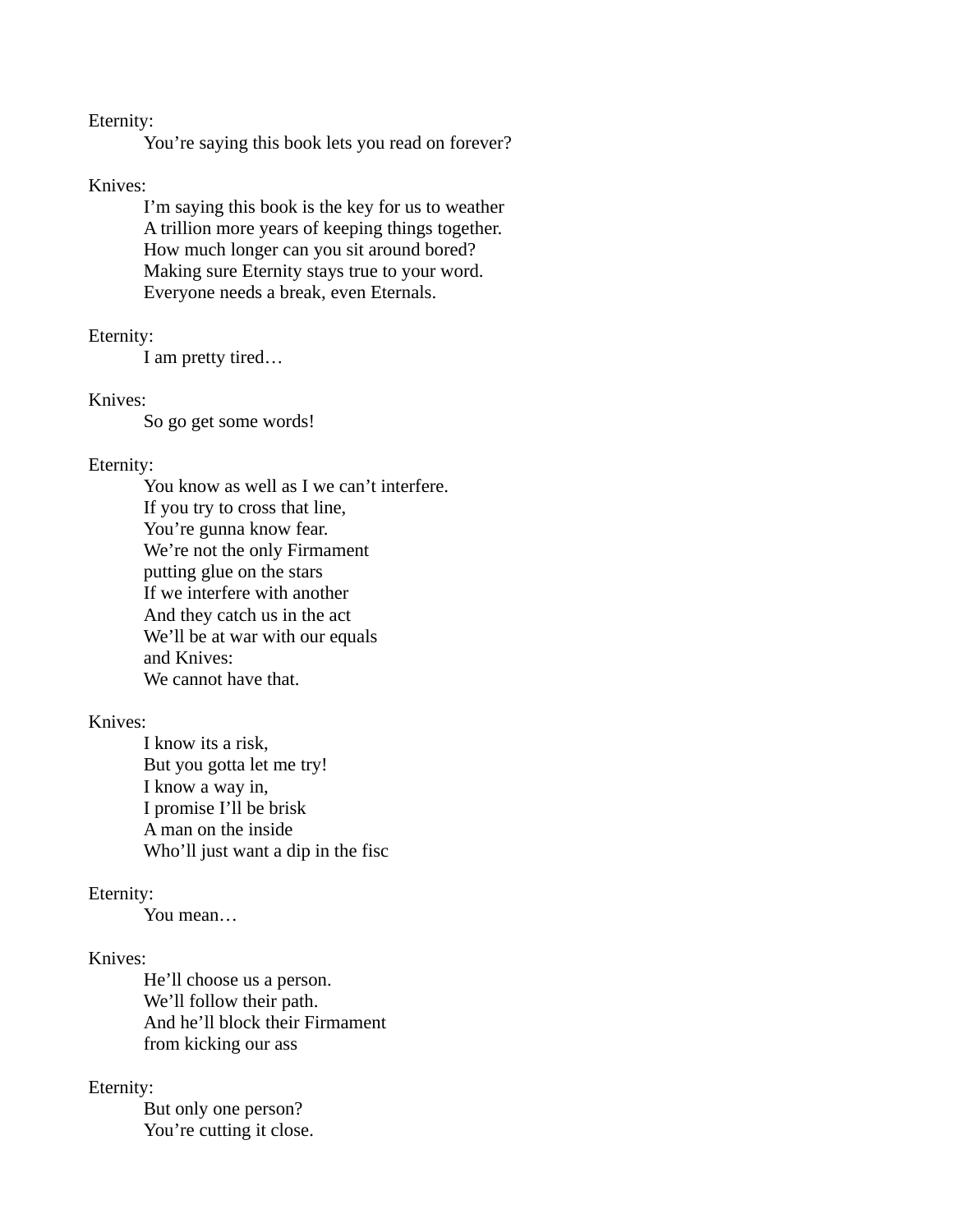Knives:

We only need one If we choose the right host I've done a lot of research I've narrowed it down A girl named Rachel Edwards is ready to take that crown

#### Eternity:

Edwards? I've read a book about her.

Knives:

Her novel in our our world's her own truth in hers.

#### Eternity:

Okay then Knives, I'll trust you to get it done. But if you screw this up--

(there is a record scratch)

No help's gunna come.

(dramatic music plays as the Arbiter of Eternity exits, the Arbiter of Knives walks UP STAGE RIGHT, and stops in front of the audience. From behind a cabinet, two figures emerge: It's HYPERION and GALVIN, spies from the COUNCIL of the GREAT ASSIMILATION. They begin to sing in a totally different musical style. They look sort of like Nathan Lane and Matthew Broderick.)

# Hyperion:

Did you hear it? Did you see it? Did my eyes deceive me so? Those goody two-shoes Firmies Going Blackhat for some prose?

# **GALVIN**

I don't wanna go. I don't wanna know. We've done enough here, Why can't we just go home?

# Hyperion:

Galvin you're a coward! I can't stand your lack of faith If we follow on her journey We could make it a disgrace

We could take this precious book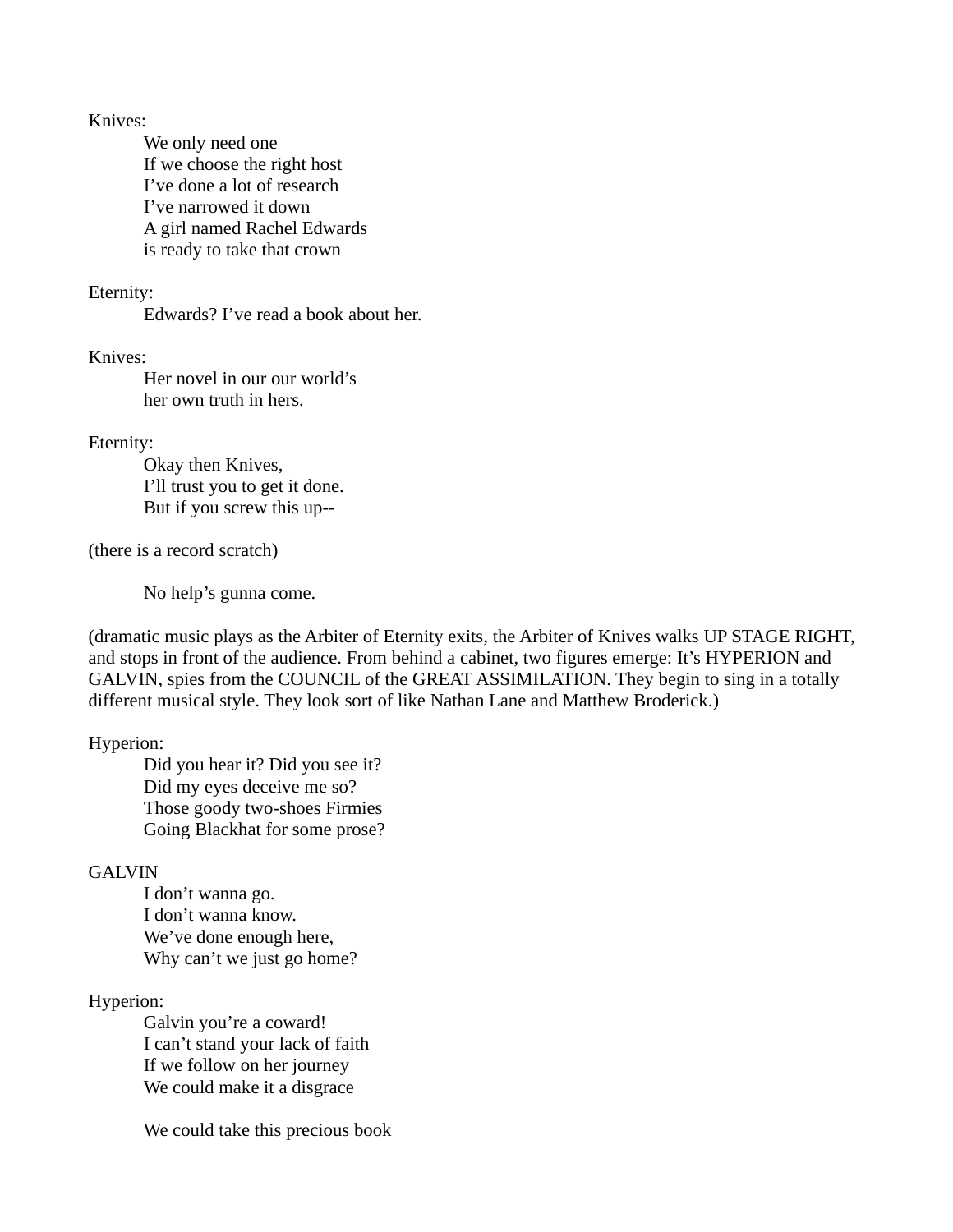Bring it back home to our world Make our emperors so happy Give our Council oh such Joy

#### Together:

I say we've got a plan. We follow where we can. We risk a broken treaty for the glory of our land!

#### Galvin:

I guess I know you're right and all this fuss is just a waste So let's do our small invasion hope that no one sees my face

#### Hyperion:

And when we've sent them packing And we're heroes there back home! They'll forgive the slight transgressions That it took to make us known.

#### Together:

I say we've got a plan. We follow where we can. We risk a broken treaty for the glory of our land!

(Laughing, the two walk UP STAGE LEFT where they freeze like the Arbiter of Knives. GRAELYN SCYTHES emerges from the chest, who looks like Idina Menzel instead of herself for some reason. ARCHIMEDES VON AHNERABE follows behind her, reminiscent of Kyle Scatlife.)

#### Graelyn:

Arch I think they're mad. I can't abide their plan. They'd risk a whole invasion just to get that book in hand!

# Arch:

Graelyn we will have to go, follow them and stop this show if we don't they'll cast the lure for inter-universal war

# Graelyn:

We have to find Rachel! Where did she go? What did she do?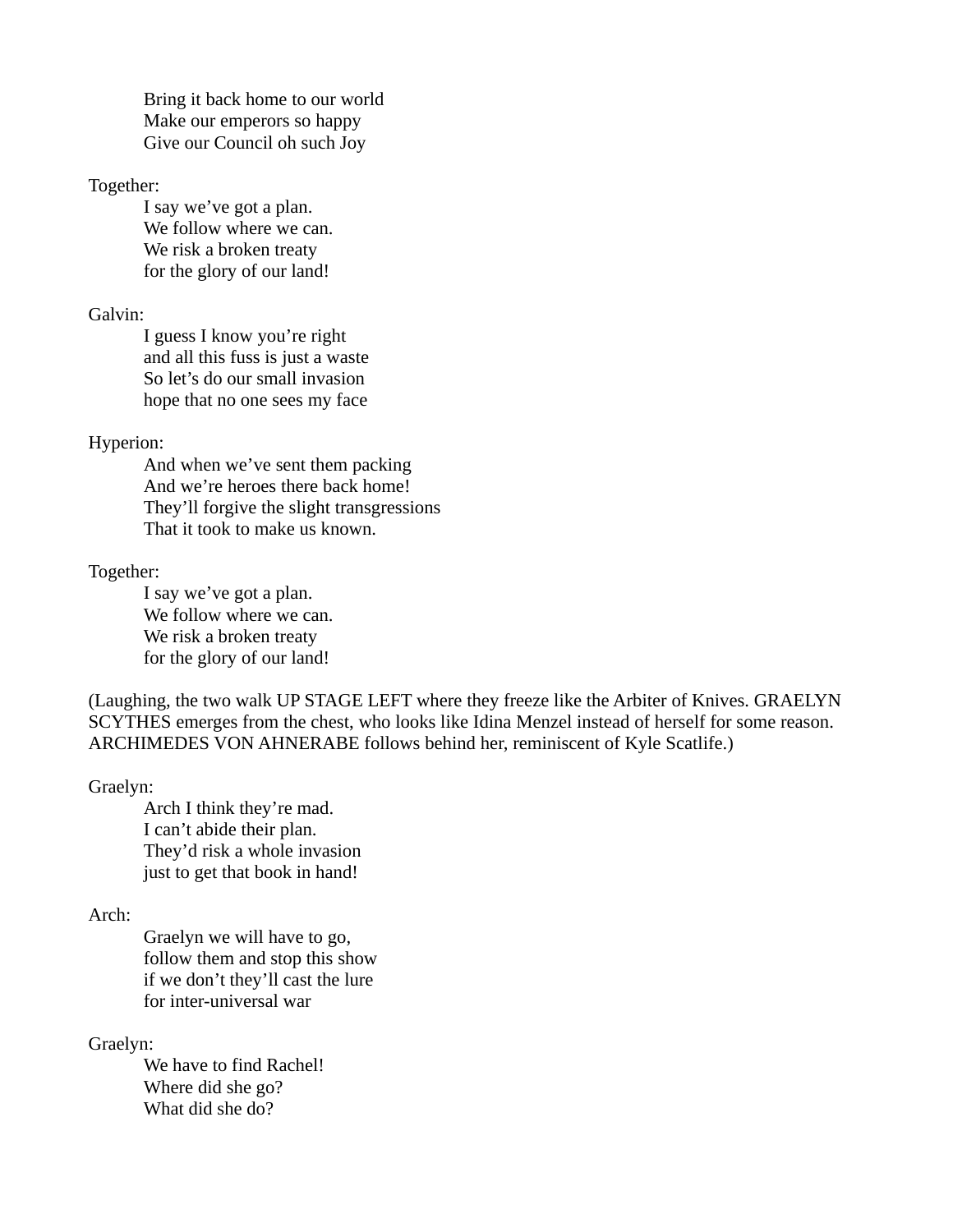Together:

Gotta track her down But we haven't got a clue.

(They walk down stage, and face away from the audience. From the pile of black cloth, a figure rises, who looks like Andrew Chappelle. It is THE STRID.)

The Strid:

So we see What could be Forever on the Strid shall be

These foes invade Our own plans made We slink into our solemn shade

(The seven characters all converge in the center, and begin a new song in unison.)

#### All Together:

When we--

## Rachel Edwards:

Jesus, okay, I get it.

\* \* \* \*

The hologram disappeared, and the two of them clambered to stage center to address me. Arch slid to a halt in front of a less amused Graelyn, performing jazz hands.

"So, any questions…?" Arch ventured.

"So, why are they after me? Why are you protecting me?"

"They're after you because you're our tie to this universe. See, people come and go from alternate realities all the time. Most of the time you never notice them. They just hop over to the store, buy all the seasons of their favorite TV show that were never made where they lived, and hop back. But this is trickier. Because the powers that be in this verse? They want that book. Or they will as soon as they realize it exists. Because we're not supposed to be here the folks from my 'verse called the Firmament bribed one of the folks who watches to make sure parties from other universes aren't having shenanigans to ignore anything funny going on with you for the next few days. You're reporting on the book, so you're a natural fit. As long as our actions are centered around you, we, anyone, can get to the book."

"Alright and...who the heck are you two in all this? Where are you from?"

"Arch and I grew up in a future where the whole solar system is run by one big corporation called Centro systems, but things were pretty boring and after some misadventures we got recruited by this big interuniversal paramilitary group called 'Dawn'. We run around doing missions, helping people, trying to stop bad stuff, and fighting other interuniversal organizations."

"Like in this case, many of them," Arch said.

"Quite right," Graelyn continued, "Here in New York are representatives of the Great Assimilation and their Council, a weirdo group of aliens called the Strid, and what are probably several different alternate versions of a universal regulatory group called the Firmament--"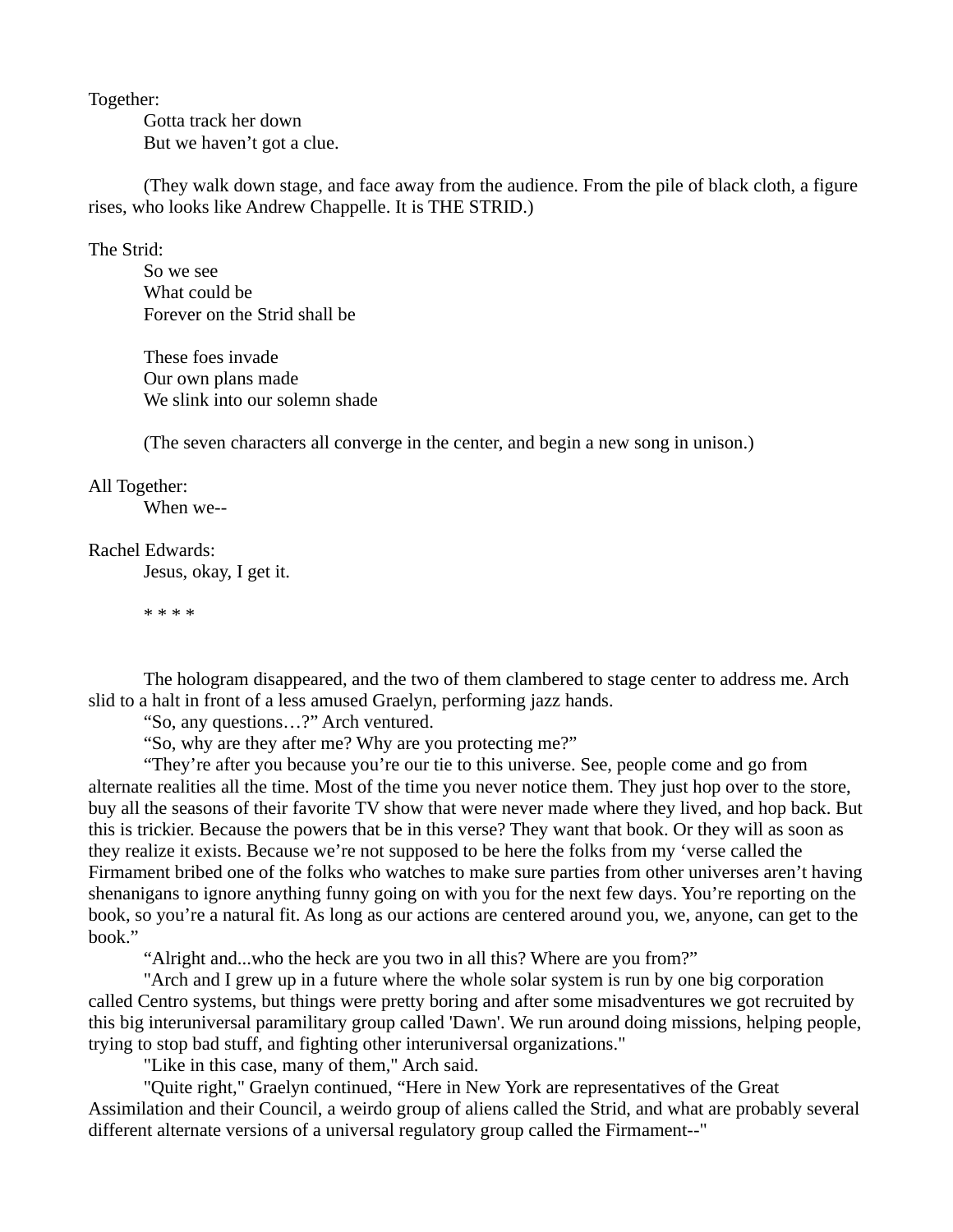"Though they aren't called that here," Arch again cut in.

"Well, no, but I already forgot what their name is here? Cool Tower or something. Good Home? Exemplary Mansion?" Graelyn paused.

"You're not supposed to say their name anyway, you know."

"Ah. Yeah. That would be bad." She sighed, "The point is a lot of people want this book, and we need to stop them."

"Because you want the book?"

"Yes," they replied together.

"Name one reason you'd be a better choice to be given this book than everyone else."

Graelyn was about to speak, but Arch held up a hand, and she demurred, "The Firmament wants the book because they're old and bored. The Great Assimilation wants it because the Firmament wants it. And the Strid…Well honestly we're not entirely sure. They're from around here, but they seem to be off the radar. But they use human bodies as unwilling hosts and tried to kidnap you so I'm pretty sure they're not the greatest. We on the other hand did not try to kidnap you and took you to Broadway."

I took a moment to just let all of this settle in.

I pinched myself. I dug my fingernails into my skin hard. It hurt.

Let me tell you, it's a pretty wild situation to be in like this. You can't deny you just saw something weird, but it's really pretty hard to accept this kind of stuff in practice. It's not like you see on TV where you're either logically debating whether or not things are happening, coming up with tons of reasons why the obviously happening things aren't happening, or where you just go, "Of course this is real! Lets flip all my expectations of the world on their head!"

It's more like you're in a car wreck, and your car is going off the road into a tree, and there's that moment before the impact where you think, "This can't be happening. Not to me. Why is this happening? This can't be real?" and you just feel absolutely helpless and confused, even if they explain it all as a musical.

That's more what it's like.

But then there is the moment after the crash. Where you stumble out of the car, a line of blood going down your face from your forehead, and then you look back and realize the driver is still in the car, and your head clears.

I had to accept this. And whether or not I trusted Graelyn and Arch, they were the only people who hadn't tried to kill me yet. So that had to count for something.

"Okay," I concluded, "They're unveiling the books to the public tomorrow. I'll get you in." Arch pumped a fist in the air, "Yes!"

"Don't do that," Graelyn said to him.

I'm back in my hotel now. And I'm reading this book Andrew Hickey wrote about me. And I'm writing all this out in fits and bursts. I'm still not sure this is real.

But if I wake up tomorrow and the book they gave me is still here, I guess I'll know.

Update: November 14th 6:38 AM It is.

# **Firmament Data File: The Strid**

The Strid are unusual in that they have been enemies of some of the most powerful people in their native universe for longer than many civilizations have existed. However, they rarely act on their intentions, and this has fermented their survival. You can see the Strid throughout important documented events and adventures in their native universe, only you'd never recognize them. They're there in the background, watching. Did you see them? They never speak. If they spoke, you'd know. When they take a host, speaking causes their natural form (a blue goop) to seep out from the host they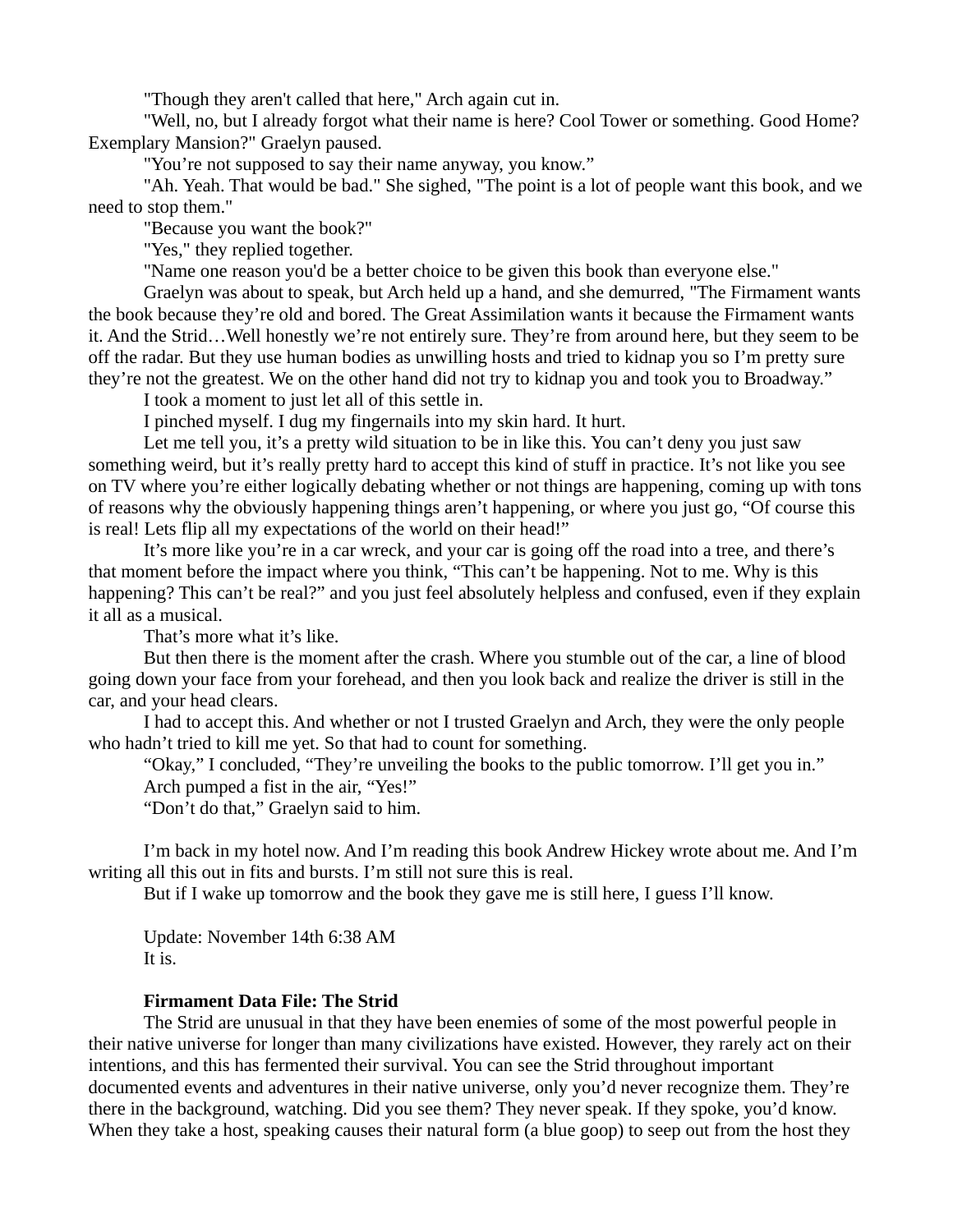are inhabiting. Indeed, they only ever appear silently in the background. They're there in the crowd, observing. Learning. They learn, and they use intermediaries to disseminate that information. Their goals are unclear, but they have avoided any outright conflict with people from their own universe. More than anyone, they seem aware that the great figures they seek to fight have an inevitable draw towards victory, something scorched into the nature of their world. They've seen it a thousand times. So they watch. And they learn.

But when people come in from outside their bubble, outside their realm of knowledge, they are prone to quick action. If you're acting in their universe as an outsider, you have permission, and they know you're vulnerable. They have successfully taken advantage of several unprepared expeditions. Advise caution when dealing with them.

#### **News Report: ViralNoiseNews, November 14th**

The donut bandit has struck again! This time the thief made off with not only donuts, but coffee. According to morning manager Ryan Tockle, the thief left a \$3000 dollar tip in the jar, along with paying in exact change. The queue to the coffee shop has been out the door since the thief began their sweet plunder, so the owners can't complain too much!

(A video is embedded below, it's basically identical to the earlier one.)

# **Racheledwards.dreamjournal.com Entry: November 14<sup>h</sup>**

Graelyn and Arch greeted me at the hotel with hot coffee (they said they'd kept it in a "stasis crate" overnight) and a box of donuts. I was beginning to suspect Graelyn had stolen them.

We walked to the library, the Lion's greeted us on our way in in their fancy stone way, and after making our way through security, we hit the sign.

The sign that said the reveal of the books to the public had been canceled.

Graelyn stared down at the sign, she trembled slightly, and muttered "shit" under her breath over and over. Graelyn grimaced, "We already have one inter-universal war to deal with, I'll be damned if they start another over a hardback." Without a glance back, she hustled forward, walking as quickly as she could without drawing attention to herself. Arch and I followed behind her, probably not helping the whole "anonymity" thing as we stumbled around tourists taking pictures while we tried to keep up. She flashed some identification at a guard, and we barreled past, going down corners and corridors as the little Russian led us in the slowest panic I'd ever seen.

We finally reached the door to the room the book was being kept in. Graelyn looked at Arch, and he nodded, stepping between us and the door. He widened his stance, ready to take on whatever was inside.

The door slid open, and we were greeted with jovial welcomes and the scent of blood.

Arch had to step through the door before I could see it all, but when he finished it was one of those, "Wow I wish I hadn't looked!" moments. Like when your parents make you cross a rope bridge on a family trip and they tell you not to look down. You instantly look down.

Arch said, "You don't wanna look," and Graelyn and I peered around him instinctively.

Sitting on a desk was a woman in a black robe with stenciled blue lining and a point at the crest of the hood like a wide beak. She was lazily wiping the blood off a knife made of the same werido translucent blue and white crystal everyone and their Labrador retriever seemed to be using these days. Around the desk, standing, were a variety of worried, tired, or grossed out people, some dressed like her, some wearing black clothes styled with what appeared to be millions of dollars of actual gold per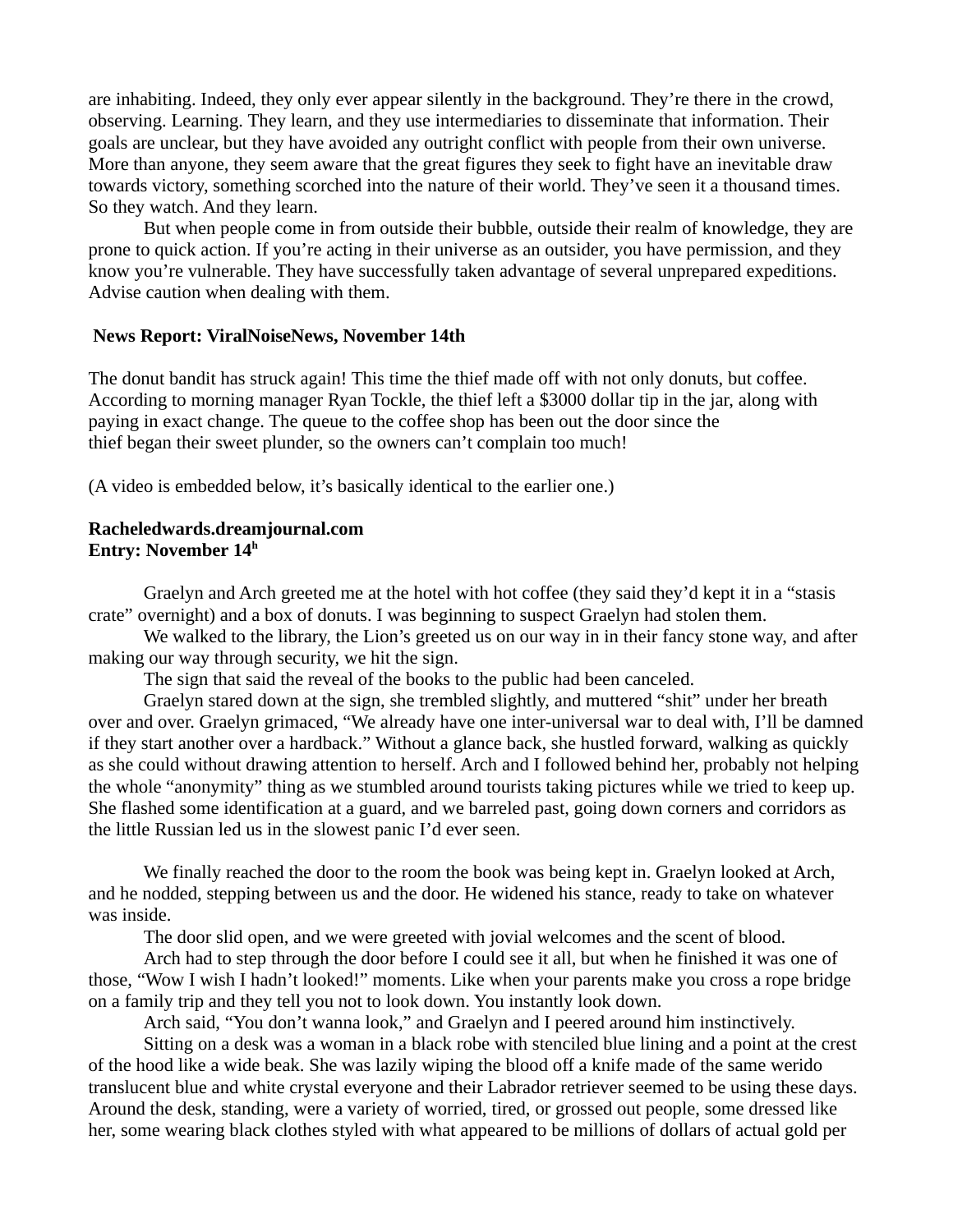person, and then a few who looked like everyday New Yorkers or tourists, only with blue goo dripping from their orifices and cuticles.

Lying on the ground around the desk were bodies. Bodies in a pool of blood.

They'd been cut, some. Or had holes burned through them, some. Or looked like they'd suddenly died of old age, some. Or had globs of still cooling molten gold shining on them, some.

They were dressed in all sorts of clothes. Some in robes. Some wore masks. Some wore silver jumpsuits. There was a wide variety there on the floor.

All of them were dead. All of them had been slaughtered.

I'm sorry. I needed to step away from the keyboard and sob into a pillow for five minutes. Understandable right? That's pretty messed up?

I've done some intense journalism. You're all aware of the awful stuff I've gone through in the last year. I hadn't seen something like this.

In your mind, you always think you'll be resolute during this kind of situation. You'd be able to...say something meaningful. But I didn't. I froze up, and then made a lot of panicked noises and tried to grab something to defend myself with from the floor. Fight or flight I'm a fighter I guess?

Arch and Graelyn held me back, and I think Graelyn slapped something on my neck and doped me. (Real classy, these guys.) I didn't pass out, but I felt the panic drain, the need to run disappear. I still felt sick to my stomach though, so a little more politely, I threw up in the middle of what the lady started saying.

"Finally," she polished the knife as she spoke, "We figured Dawn was showing up we didn't want to begin without you."

"Begin what?" Graelyn looked at the bodies, "It looks like you already got started. Jesus."

She shrugged, "None of us are supposed to be here, you know that Dawn Agent. Unfortunately, our bribe didn't stop a few parties from finding out about the book and arriving here at the same time. Awkward to say the least. We all came to an agreement that bidding for the book should only be between--"

I threw up.

"--those not from this...is she okay?"

"No, why would anyone think anyone would be okay when they come in here and see this? This is heinous," Arch began.

"She's peachy keen!" Graelyn cut in, "Just great. Now what the hell do you mean about bidding?"

Arch, despite not having a face, looked furious still. I braced myself against the wall.

"Right, yes. Bidding should only be between those of us not from this reality, well, and the Strid. So we disposed of everyone from this reality who wanted it, honestly they were pretty rude about it. Called me a lot of rude things. Most of them have some way of getting up again or hopping into a new body, so you shouldn't be so sad about it. I'm not really sure how the Firmament here does that, but I'm 98% sure I've inhibited the process till we finish up here. Lattes, by the way? The Great Assimilation grabbed some on the way. They really can be quite a bit more thoughtful than I anticipated, when we're not trying to kill each other and all."

The people in black and gold waved like they were a nice couple from down the block, happy to finally introduce themselves.

"No," Graelyn said, "I meant why are we bidding on it at all? You're acting like someone has possession of it. Also I don't want a latte. I brought my own."

"Your friends…?"

I shook my head, Arch did the same. I tried to get my bearings. Tried to convince myself this was a drug trip, or a dream, but it all seemed too real.

Someone else spoke up, one of the blue goo people Graelyn called The Strid, "We have it. We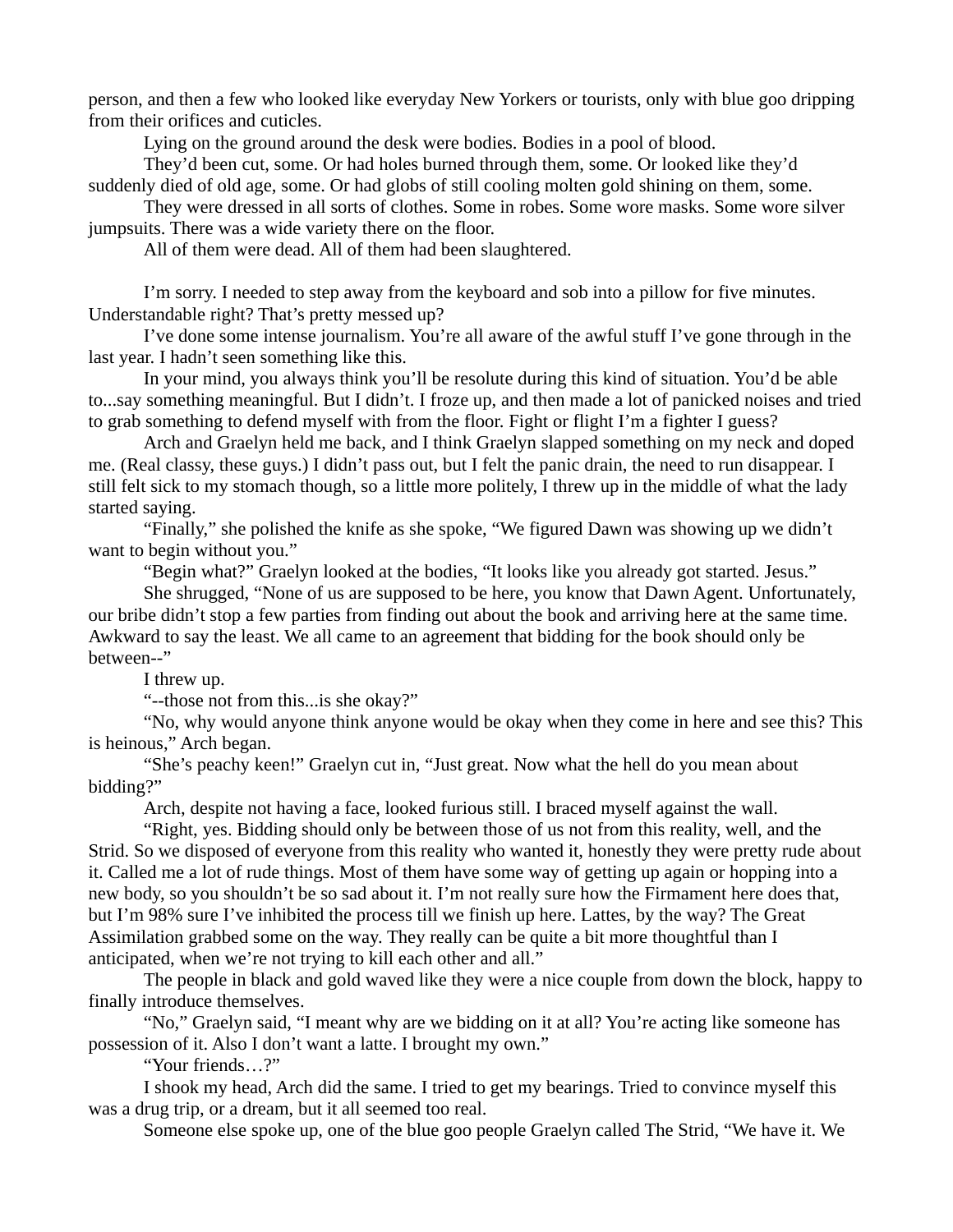have contained it within our person, and will release it to the one who provides us with the finest offer. If you attempt to take it from us, we will destroy it."

Graelyn looked around the room, and then laughed stumbling forward a bit, tripping over a body, which caused her to stop laughing and make uncomfortable noises as she got away from it. "This is amazing. The best infiltrators from 10,000 universes, and we all let someone else throw us into a bidding war. We absolutely suck. Wow." She threw up her hands in the air, "Astonishing."

"Since you three arrived last, you will present last. Then we will decide," goo guy said.

"Then I'll present first," the woman said, hopping down from the desk, "I'm the Arbiter of Knives, and I come representing the First and Final Firmament. We're prepared to offer the honorable Strid their own planet in our universe, and the protection of our Firmament. We know the Strid have been nomadic for eons, living by avoiding trouble. We're prepared to give you a homeworld where you can live unmolested, unafraid of any repercussion to the fact that you have to kidnap people and take over their minds in order to survive more than a few hours outside your goo pools."

The Strid looked at each other, impressed, "That's a...really good offer."

The Arbiter of Knives pushed her chin up in the air, "It is, isn't it?"

"Arch," I whispered, "I don't understand. If they're trying to keep a low profile, why would they kill these people? I mean, why kill them in general...Shit."

He shook his head, "Even backed into a corner it's something else. But we have to find an out here."

I didn't look down at the floor, I looked past it. I focused. I had to think.

"Now, let's hear from the representatives of the Council of the Great Assimilation," the Strid continued.

"Thank you, now, we might not be as familiar to you as the Firmament, but while we didn't inherit power over reality, we built it. Under the rule of our three Emperors, and our Council, the Great Assimilation has spread across universes binding them together under our shared banner. We also offer you a homeworld, but more than that, we offer you a purpose. The Strid would be invaluable as a part of the Empire, and with your skills at information gathering would be on the shortlist to gain a position on our Council. You would have a say and voice over your own destiny."

One of the Strid stroked its chin, rubbing in some of the goo that had dripped from its mouth, "Another excellent proposal, one we'll have to discuss and think on...which leaves only Dawn? What do you have to offer us?"

I looked at the pair I'd been thrown in with. I couldn't read Arch, but Graelyn was racking her brain hard. She frowned, and looked back at us, "You guys got any ideas?"

"We could offer them something of symbolic value?" Arch suggested.

"No," the Strid cut in, "We're really more interested in direct power."

Graelyn sighed, "Honestly? I don't think there's anything we could offer you that would be responsible here. I mean, seriously, screw all of you. You guys are cool with murdering people over a book, that's kind of ridiculous. We offer you nothing, final offer."

"Wow," Knives said, "I think we can rule them out."

"Quite," the Strid replied, "I will confer with my partner."

While they talked, the Firmament began shoving all the bodies into a circle, and then sprinkled some crystal dust around them all. The floor lit up in a brilliant white and blue light, and they were….gone.

"It's a portal," Arch whispered, "They dropped them off somewhere else."

I nodded, and walked over to the other books in the exhibit. They all wanted one of them, this Book of Books...but what of the other books? No one paid me much mind. I flipped through them. They were paperbacks, from a handful of different publishers. "Burning with Optimism's Flame" one was called, well I sure wasn't. "The Book of the War," "Head of State," hey I'm in that one!

Then it struck me. The most obvious thing. To them, I was a character in a book. Graelyn had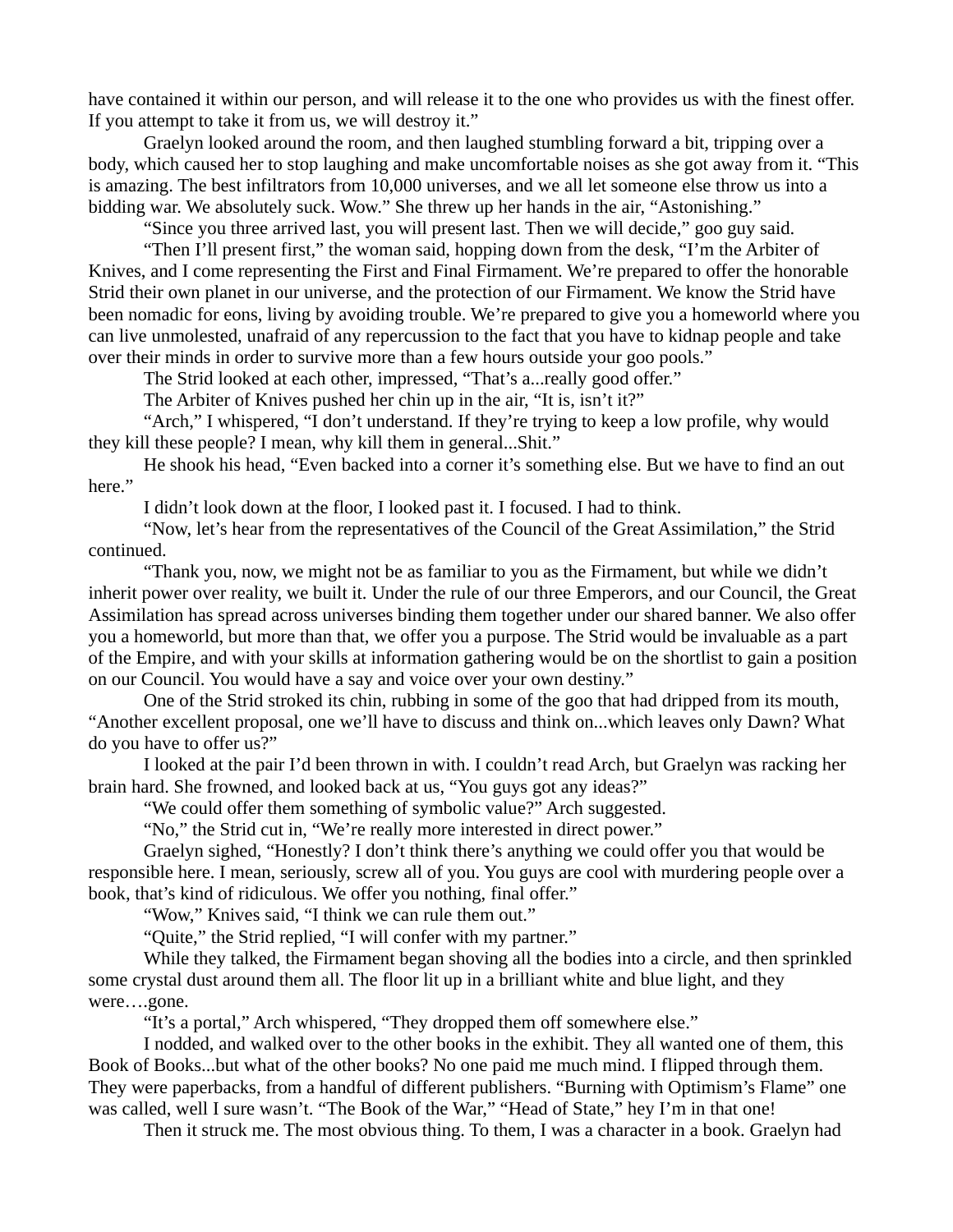read about me. She'd said as much. And they didn't want anyone to know they were here. These books were all dangerous. They were all something people wanted. They had to be dangerous for a reason. I picked up the copy of "Head of State", and opened it to the last page. I reached into my pocket, pulled out a pen, and wrote in it:

"It was on November  $14<sup>th</sup>$  of the next year, that when Rachel was in a room filled with strangers from another world, that they all vanished suddenly, the Book of Books dropping to the floor from where the Strid had held it within itself."

I closed the book and waited.

Nothing happened. Rats.

I thought, okay, if I'm a character to them, maybe the reverse is true. I googled their names, and I found some books about them. I threw money at the ebooks as fast as I could, and skimmed, searched for keywords, and browsed them with a fury. No luck though. I couldn't find anything useful. I half considered emailing the author and asking him to throw up a quick blog post or something (?) but if writing in the book didn't work, I didn't think that would either. These were people. They weren't just words on a page. I could see Graelyn, crossing her arms, trying to think of something, her feet moving in slight shifts with worry. Arch, struggling more than her to keep it together, had his head in his hands. The Arbiter of Knives was cutting papers into shapes with her blade. The Assimilation folks were playing cards. They were people, and I'd been a fool to think anything less, even with how outlandish this was.

As the Strid's voices got even louder (They were having a fierce ideological debate at this point) it occurred to me, something that I should have thought of before.

"Graelyn," I said, rushing over to her, "you said you read my book before?"

She nodded, "Yeah. I was thirteen."

"Did it matter to you?"

She furrowed her brow, "It did. You were a bisexual woman running around doing cool things. I was a pansexual girl trying to figure my world out. I read the book a lot, and I mainly skipped over the parts you weren't in."

I leaned in, "Tell me more. Tell me why it mattered."

#### **Moscow Russia, 2471, Another Universe**

Her mother was yelling again. She did that. Graelyn was used to it. Mr. Sprinkles, her cat, was curled up on her feet. She just hoped things wouldn't escalate to violence again tonight. The door swung open, and she closed her eyes. Of course. Jinx. She curled up in a ball, and made sure she didn't cry. That was a sign of weakness, after all.

"You're broken," her mother whispered in her ear after she'd finished the blows, "I saw your grades, and they're still not good enough.." All A's, yet again, "How could you treat your poor sick mother this way? How could you?" She began to sob, "You keep pushing me to this. I hope you try to be a better daughter."

"Yes, mom. I will," she replied dutifully.

In time, her mother left, and she pulled the book up on her phone. Rachel was being hunted by a mysterious killer, and Graelyn needed to figure out who it was. She knew Rachel didn't die, it's why she picked up the book in the first place. Someone like her to read.

Someone who wouldn't die. She wanted to feel that way herself. She kept on reading. She still had no idea who the killer was. But Rachel survived.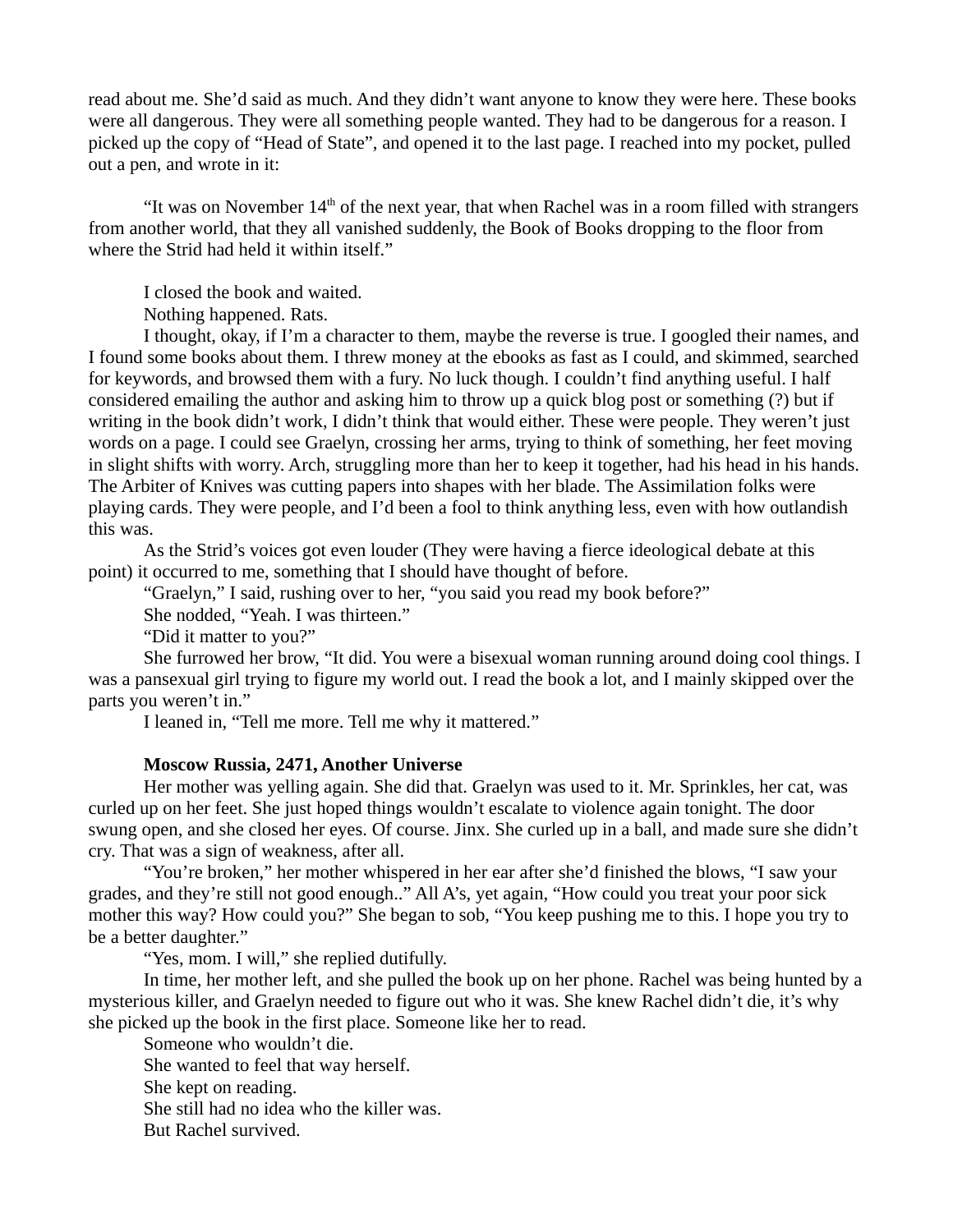# **November 14th, New York, New York, USA**

I listened. And...It was a hard story. She'd had a rough upbringing. But I listened. And I knew what the answer to all of this was. The whole time. It was me.

I walked right up to the Strid, and I pulled my pen out again.

I placed the sharp tip against my own jugular.

"Excuse me," I yelled.

They stopped.

The Arbiter of Knives coughed, and gestured at Arch and Graelyn, "Could you two bring your guest under control? Sure shes our cover but--"

"Exactly," I replied, "I'm your cover. So what happens if I'm not here?"

Her face fell, "Well we'd…"

"If you're so afraid of being found out by whoever runs the show here, then you need me. You're far from home aren't you? A foreigner in a land that seems to hate foreigners? Let me tell you, welcome to the USA. And our Universe. You're offering these folks a planet, but you can only do that when you get home. Right now, other people have that kind of power? And you're just a lonely woman with a big knife who thinks she can get away with anything because she can kill. And you two, so enamored with empire and colonization. Really, that's just gross. And of course, my fellow natives, apparently. Selling off our heritage to the highest bidder. Shameful, I'll tell you. So let me tell you what's going to happen. You're all going to go home. The lot of you."

I looked around. There was silence.

"If you don't, I'll cut a major artery, and you'll all be crying about...all that crap you've been info-dumping on me this week. Even you, Strid folk. You'll be found out. The powers at be will know about your private auction, and you'll make the big time. So I'm going to be nice and give you all an out. Go home."

The Arbiter of Knives stood up, "You have no idea what it's like to be immortal. To be so...bored! If I had that book I could read things forever!"

"And you won't know what it's like to be immortal if you don't agree to my terms."

"You're bluffing," the Assimilation group yelled.

I just stared them down, till they looked away.

I was absolutely bluffing, no way I was going to cut my throat but oh you should have seen their faces, because I sold it well.

"So, all this work, all this...everything. We just leave and pretend this didn't happen?" Knives said.

"I didn't say that," I replied "I said you should go home. I very much want you to remember this. Also, the Strid need to give me that book. It's mine now."

The Arbiter grimaced, then shrugged, "Well, time to live another day. I'm out."

"Same," the Assimilations said.

Graelyn and Arch high fived.

The Strid gave me the book though…how they removed it from their form isn't easy to describe, and believe me it was even harder to watch. So I'm just going to skip that, k thx bye. Soooooo anyways, I was left with a gallon sized ziplock bag coated in goop with a book (I took the book out with minimal bag-touching and left the bag in the rubbish bin).

The Arbiter pulled out a crystal orb that began to hover in the air, which was neat, and then met my gaze, "You want us to remember this, but you probably won't. When we're gone, the powers that be will probably try to wipe your memory. They don't like this stuff getting out."

"Psh," Graelyn said from across the room, "Empty threat. The really couldn't care less as long as they get to act all self-righteous and important, I mean, you would know."

The Arbiter frowned, took a step towards the orb, and the vanished into it. It zipped away,